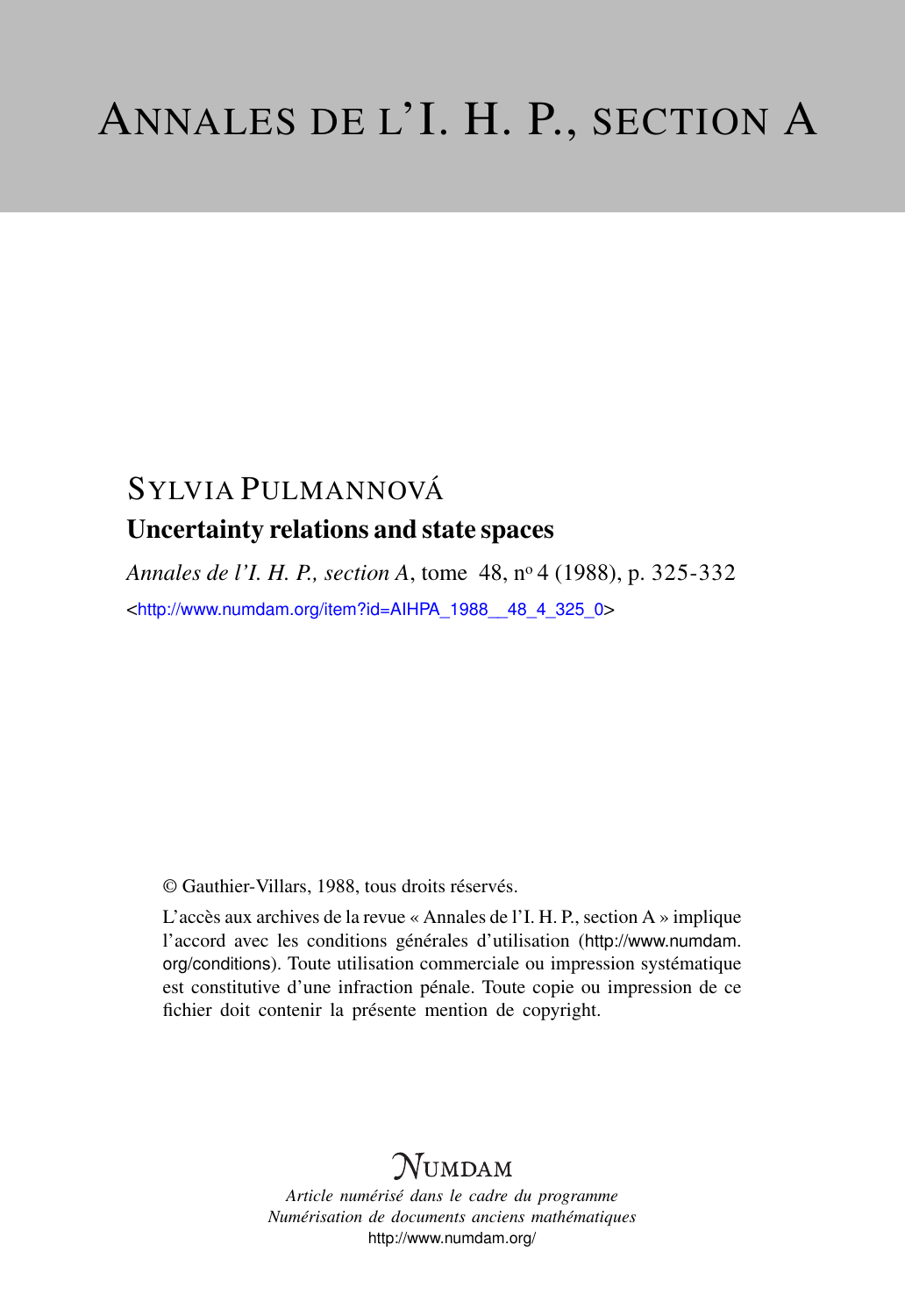### Uncertainty relations and state spaces

by

Sylvia PULMANNOVÁ

Mathematics Institute, Slovak Academy of Sciences 814 73 Bratislava, Czechoslovakia

ABSTRACT.  $\rightarrow$  We show that on a quantum logic L which has a sufficient set of states S(L) with the property : for every two noncompatible elements a, b of L there is a state  $s \in S(L)$  such that  $s(a) = s(b) = 1$ , the uncertainty relations cannot be satisfied for any pair of observables on L.

 $R$ ÉSUMÉ. — Nous montrons que si une logique quantique L a un ensemble d'états  $S(L)$  assez grand, c'est-à-dire si pour toute paire a, b d'éléments non compatibles de L il existe un état  $s \in S(L)$  tel que  $s(a) = s(b) = 1$ , alors la relation d'incertitude ne peut être satisfaite pour aucune paire d'observables de L.

#### 1. INTRODUCTION

A quantum logic (a logic in short) is a partially ordered set L with the first and last elements 0 and 1, respectively, and with the orthocomplementation ': L  $\rightarrow$  L such that

i)  $(a')' = a$ , ii)  $a \leq b \Rightarrow b' \leq a'$ , iii)  $a \vee a' = 1$ , iv) for any sequence  $\{a_i\} \subset L$  such that  $a_i \le a'_j$   $(i \ne j, i, j = 1, 2, ...)$ the supremum  $\bigvee a_i$  exists in L, v) if  $a \leq b$  then there is  $c \in L$  such that  $c \leq a'$  and  $b = a \vee c$ .

Annales de l'Institut Henri Poincaré - Physique théorique - 0246-0211 Vol. 48/88/04/325/8 /\$2,80/ $\odot$  Gauthier-Villars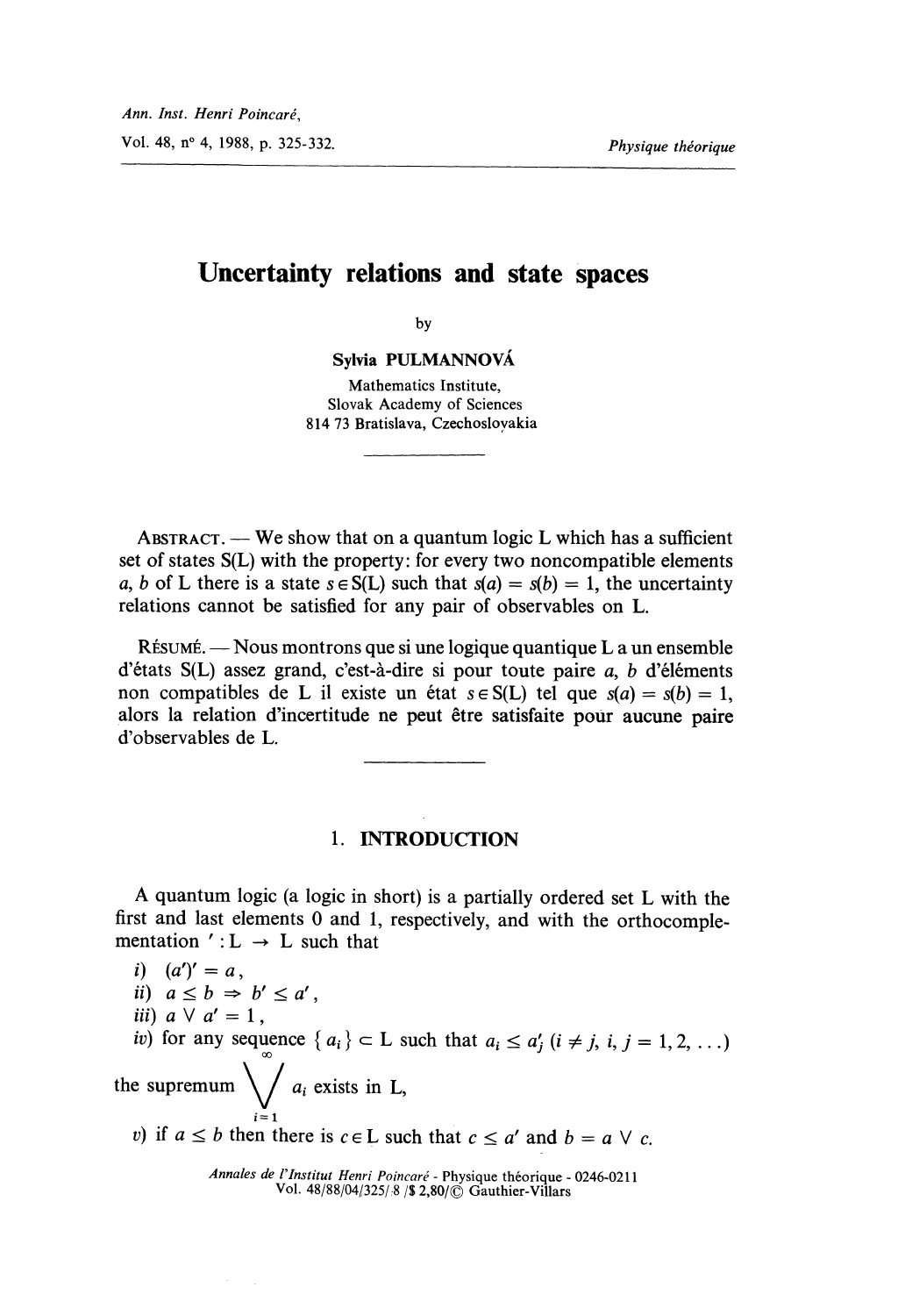Two elements  $a, b \in L$  are said to be orthogonal (written  $a \perp b$ ) if  $a \leq b'$ , and  $a, b \in L$  are said to be compatible (written  $a \leftrightarrow b$ ) if there are mutually orthogonal elements  $a_1$ ,  $b_1$ , c in L such that  $a = a_1 \vee c$ ,  $b = b_1$   $\vee$  c. We have  $a \le b \Rightarrow a \leftrightarrow b$ ,  $a \leftrightarrow b \Rightarrow a \leftrightarrow b'$ .

A state on L is a map  $s: L \rightarrow [0, 1]$  such that  $s(1) = 1$  and the on L is a manufacture of  $\sum_{n=0}^{\infty}$ 

 $\sum s(a_i)$  for any sequence  $\{a_i\}$  of mutually orthogonal  $i=1$   $i=1$ 

elements of L. Let S(L) denote the set of all states on L, i. e. the state space of L.

A set  $S \subset S(L)$  is said to be sufficient if for every  $a \in L$ ,  $a \neq 0$ , there exists  $s \in S$  such that  $s(a) = 1$ , ordering if  $a \leq b$  implies that there is  $s \in S$  such that  $s(a) > s(b)$ , strongly ordering if  $a \nleq b$  implies that there is  $s \in S$  such that  $s(a) = 1$ ,  $s(b) \neq 1$ .

A strongly ordering set S is ordering and sufficient, but in general, an ordering and sufficient set of states need not be strongly ordering (see e. g.  $[1]$  for the proofs of these statements).

A state  $s \in S(L)$  such that  $s(a) \in \{0, 1\}$  for all  $a \in L$  is called dispersion free or a 0-1 state. Let  $S_0$  be a set of 0-1 states. The conditions— $S_0$  is ordering and—S<sub>0</sub> is strongly ordering—are equivalent. Indeed, let S<sub>0</sub> be ordering and let  $a \nleq b$ . Then there is  $s \in S_0$  such that  $s(a) > s(b)$ . But this means that  $s(a) = 1$  and  $s(b) = 0$ , i.e. S<sub>0</sub> is strongly ordering.

Let B(R) denote the family of all Borel subsets of the real line R. An observable on a logic L is a map  $x : B(R) \to L$  such that

*i)* 
$$
x(\mathbf{R}) = 1
$$
,  
\n*ii)*  $x(\mathbf{E}^c) = x(\mathbf{E})'$  for any  $\mathbf{E} \in B(\mathbf{R})$ , where  $\mathbf{E}^c = \mathbf{R} - \mathbf{E}$ ,  
\n*iii)*  $x\left(\bigcup_{i=1}^{\infty} \mathbf{E}_i\right) = \bigvee_{i=1}^{\infty} x(\mathbf{E}_i)$  for any sequence  $\{\mathbf{E}_i\}$  of mutually disjoint

elements of B(R).

If x is an observable and  $s \in S(L)$ , the map  $s_x : E \mapsto s(x(E))$  is a probability measure on  $B(R)$ . The expectation of x in the state s is defined by

$$
s(x) = \int t s_x(dt),
$$

if the integral on the right exists, and the variance of x in the state s is defined by

$$
var_s(x) = \int (t - s(x))^2 s_x(dt),
$$

if the integral on the right exists.

Two observables x, y on L are compatible if  $x(E) \leftrightarrow y(F)$  for any E,  $F \in B(R)$ . The spectrum  $\sigma(x)$  of an observable x is the smallest closed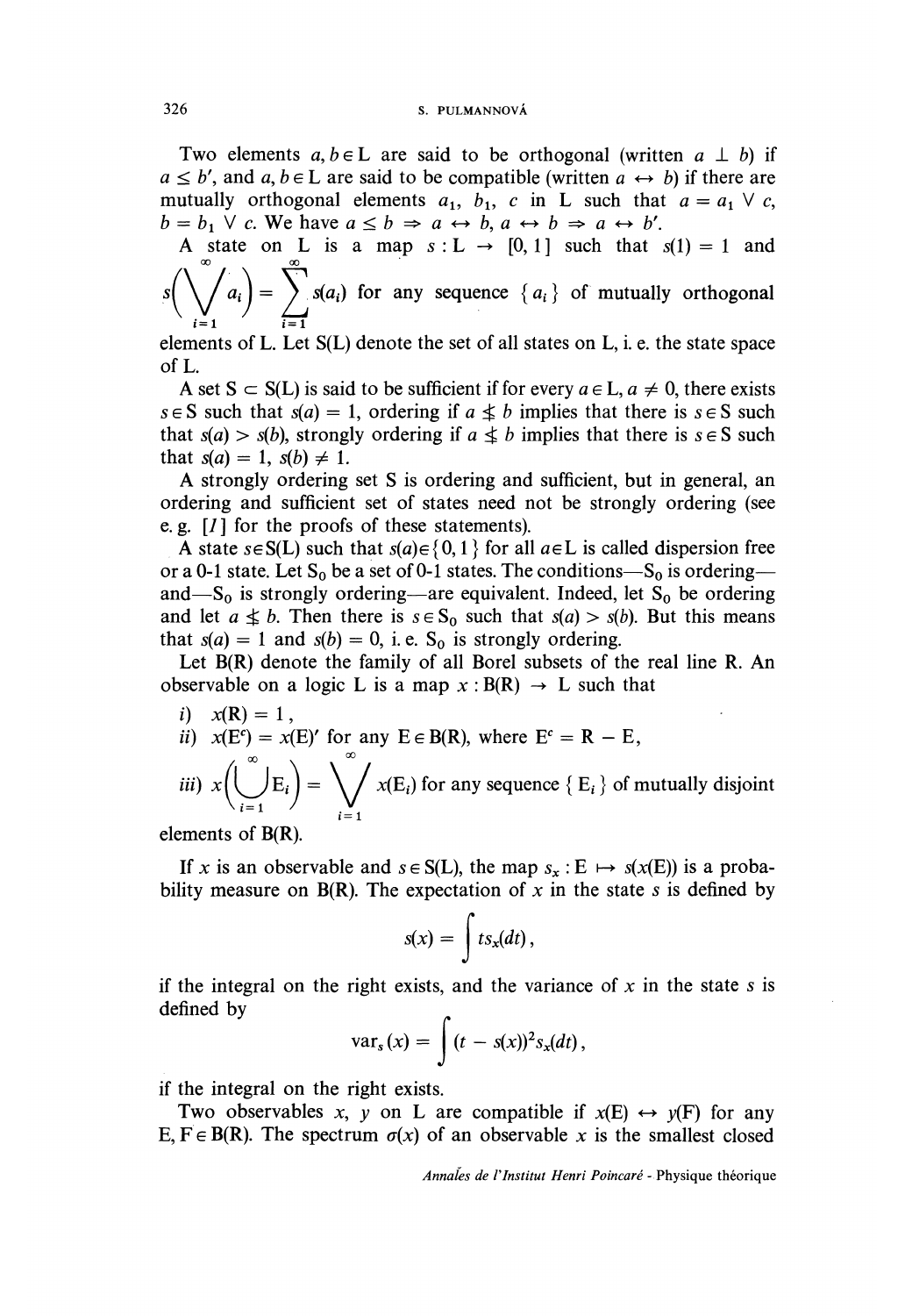subset C of R such that  $x(C) = 1$ . An observable x is bounded if  $\sigma(x)$  is compact.

We shall need the following lemma.

LEMMA 1. — Let x be an observable on a logic L. Then  $t \in \sigma(x)$  if and only if for any open set  $U \subset R$  such that  $t \in U$  we have  $x(U) \neq 0$ .

*Proof.* — Let  $t \notin \sigma(x)$ . As R is a regular topological space, there are disjoint open sets U, V such that  $t \in U$  and  $\sigma(x) \subset V$ . This implies that  $x(U) = 0$ . Now let there exist an open set  $U \subset R$  such that  $t \in U$  and  $x(U) = 0$ . Then U<sup>c</sup> is closed and  $x(U^c) = 1$ . This implies that  $\sigma(x) \subset U^c$ , i. e.  $t \notin \sigma(x)$ .

#### 2. CLASSES OF LOGICS

Let L denote a quantum logic,  $S(L)$  the state space of L and  $S<sub>0</sub>(L)$  the set of all 0-1 states on L. In [6], the following classes of logics with sufficient state spaces have been studied.

 $C_1$ :  $a \leftrightarrow b \Rightarrow$  there is  $s \in S(L)$  such that  $s(a) = 1$  and  $s(b) \neq 1$ ,

 $C_2$ :  $a \leftrightarrow b \Rightarrow$  to any given  $\varepsilon > 0$  there is  $s \in S(L)$  such that  $s(a) = 1$ and  $s(b) > 1 - \varepsilon$ ,

 $C_3$ :  $a \leftrightarrow b \Rightarrow$  there is  $s \in S(L)$  such that  $s(a) = s(b) = 1$ ,

 $C_4$ :  $S_0(L)$  is sufficient and  $a \leftrightarrow b \Rightarrow$  there is  $s \in S_0(L)$  such that  $s(a) = s(b) = 1.$ 

Clearly,  $C_1 \supset C_2 \supset C_3 \supset C_4$  and by [6], all the inclusions are proper. It is easy to see that  $C_1$  contains exactly logics with strongly ordering state spaces. Indeed, let S(L) be strongly ordering. Since  $a \leftrightarrow b$  implies  $a \not\leq b$ , there is  $s \in S(L)$  such that  $s(a) = 1$ ,  $s(b) \neq 1$ , i. e.  $L \in C_1$ . On the other hand, let  $L \in C_1$  and let  $a \nleq b$ . We have only to check the case when  $a \leftrightarrow b$ . In this case  $a = a_1 \vee c$ ,  $b = b_1 \vee c$ , where  $a_1, b_1, c_1$  are mutually orthogonal. The condition  $a \leq b$  implies that  $a_1 \neq 0$ . Since S(L) is sufficient, there is  $s \in S(L)$  such that  $s(a_1) = 1$ . This implies that  $s(a) = 1$  and  $s(b) = 0$ . hence S(L) is strongly ordering.

Let H be a Hilbert space. Let L(H) denote the quantum logic of all closed subspaces of H (or equivalently, of all projections on H). The logic  $L(H)$ is called a Hilbert space logic. For  $M \in L(H)$ , let  $P^M$  denote the corresponding projection. For any  $f \in H$ ,  $|| f || = 1$ , the map  $s_f : M \to \langle P^M f, f \rangle$ , where  $\langle ., . \rangle$  is the inner product in H, defines a state on L(H), which is called a vector state. According to Gleason theorem, if dim  $H \geq 3$  and H is separable, every state on  $L(H)$  is a  $\sigma$ -convex combination of vector states. Let M, N  $\in$  L(H) and let M  $\leq$  N. Then there exists a unit vector  $f \in M$ , such that  $f \notin N$ , therefore  $s_f(M) = 1$ ,  $s_f(N) \neq 1$ . Hence L(H) belongs to C<sub>1</sub> Let for any unit vector  $f \in H$ ,  $\lceil f \rceil$  denote the one-dimensional subspace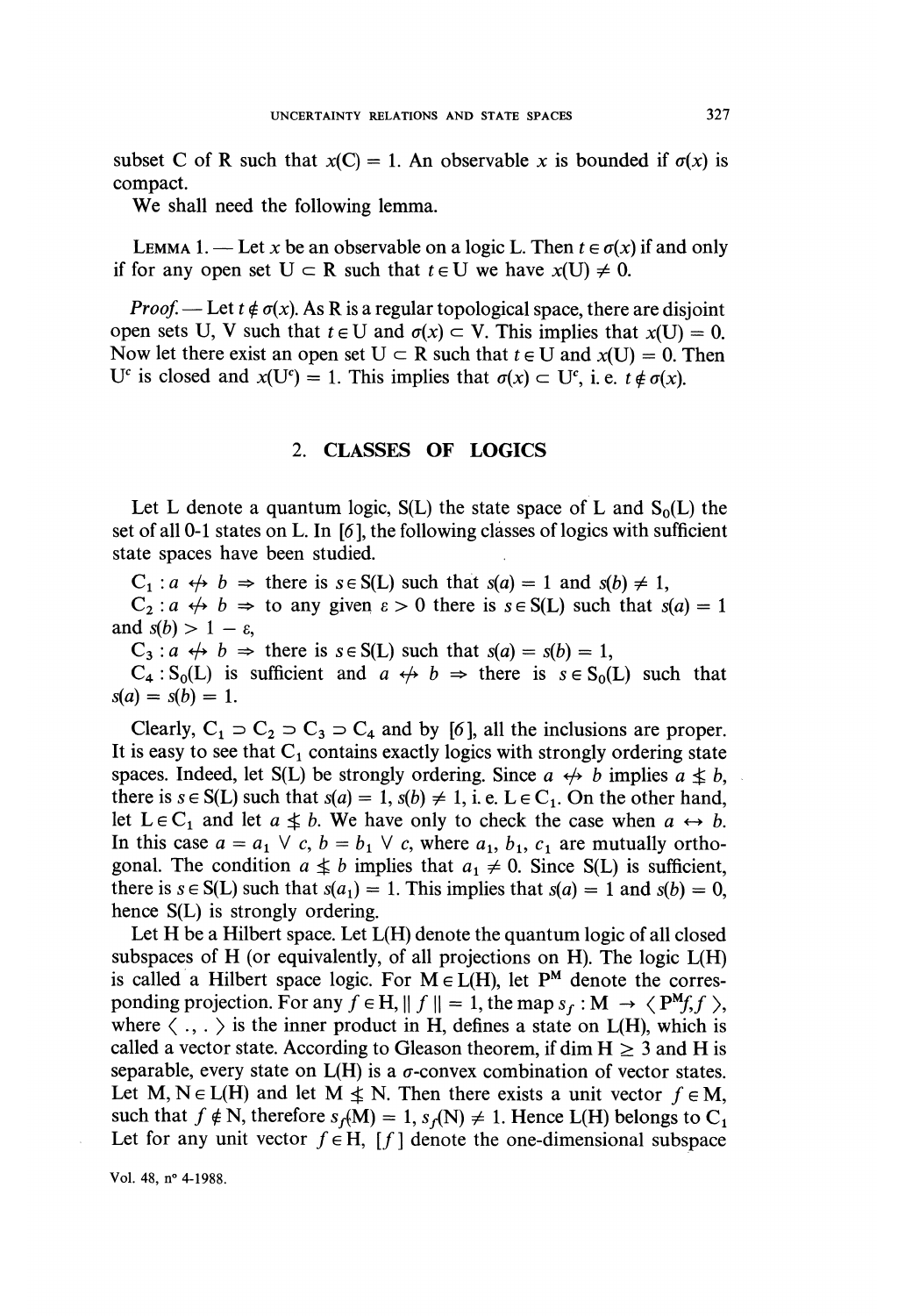generated by f. As the only state on L(H) which maps  $f \mid$  to 1 is  $s_f$ , L(H) $\notin C_2$ . There has been shown in [7], that the logics of the class  $C_2$  have the following interesting property: for any two bounded observables  $x, y$ , the condition  $s(x) = s(y)$  in every state  $s \in S(L)$  implies that  $x = y$ . In other words, the logics in  $C_2$  satisfy the condition U (= Uniqueness, see [2], p. 55). The Hilbert space logics also satisfy the property U. In general, it is not known if the logics in  $C_1$  satisfy this condition.

A special family of logics is formed by  $\sigma$ -classes. A  $\sigma$ -class is a family of subsets of a nonempty set  $X$  which contains  $X$  and is closed under the formations of set-theoretical complements and countable unions of pairwise disjoint elements. A  $\sigma$ -class ordered by inclusion and orthocomplemented by set-theoretical complementation is a quantum logic. By [2], p. 69, a  $\sigma$ -class can be characterized as a logic posessing an ordering set of 0-1 states. It is easy to see that the class  $C_4$  consists exactly of all  $\sigma$ -classes. Indeed, let L be a  $\sigma$ -class. Since the set of all 0-1 states on L is ordering, it is also strongly ordering. Let  $a, b \in L$  be such that  $a \leftrightarrow b$ , then surely  $a \not\leq b'$ , and therefore there is  $s \in S_0(L)$  such that  $s(a) = 1$ ,  $s(b') = 0$ , i. e.  $s(b) = 1$ . Hence  $L \in C_4$ . On the other hand, if  $L \in C_4$  then using similar arguments to that used by proving that a logic  $L \in C_1$  has a strongly ordering state space, we show that L is a  $\sigma$ -class.

Let H be a two-dimensional Hilbert space. Then every set of non-zero mutually orthogonal elements in L(H) is of the form  ${a, a', a \in L(H)}$ . It is easy to see that  $L(H)$  is a  $\sigma$ -class. Indeed, let

$$
S_0 = \{ s : L(H) \to \{ 0, 1 \} | s(a) + s(a') = 1 \}
$$

and  $h(a) = \{ s \in S_0 | s(a) = 1 \}$ . It is easy to check that the mappings in  $S_0$ are states on L(H), S<sub>0</sub> is ordering and the family  $\Delta = \{h(a) | a \in L(H)\}\$ of subsets of  $S_0$  forms a  $\sigma$ -class. To give a more explicite representation, let H =  $\mathbb{R}^2$  and let X =  $[0, \pi) \times [0, \pi)$ . Put

$$
\tau(\alpha) = \begin{cases} [0, \alpha) \times \left[ \alpha + \frac{\pi}{2}, \pi \right) & \text{if } 0 \leq \alpha < \frac{\pi}{2} \\ \left[ \alpha - \frac{\pi}{2}, \pi \right) \times [0, \alpha) & \text{if } \frac{\pi}{2} \leq \alpha < \pi. \end{cases}
$$

It is easy to check that  $\Delta = \{ \emptyset, X, \tau(\alpha) | \alpha \in [0, \pi) \}$  is a  $\sigma$ -class  $(\tau(\alpha) \cap \tau(\beta) = 0$ iff  $\beta = \alpha + \frac{\pi}{2}$ ,  $\tau(\alpha)^c = \tau(\alpha + \frac{\pi}{2})$ . Every one-dimensional subspace in R<sup>2</sup> can be characterized by an angle  $\alpha, \alpha \in [0, \pi)$ . Denote by [ $\alpha$ ] the one-dimen-

sional subspace corresponding to  $\alpha$ . The map  $h : L(H) \rightarrow \Delta$ ,  $h(0) = \emptyset$ ,  $h(H) = X$ ,  $h([\alpha]) = \tau(\alpha)$ , defines an isomorphism between L(H) and  $\Delta$ . Let  $s_{(\beta, \gamma)}$  be the probability measure on  $\Delta$  concentrated in the point  $(\beta, \gamma) \in X$ . The set  $S_0 = \{ s_{(\beta, \gamma)} | (\beta, \gamma) \in X \}$  represents the set of all 0-1 states on L(H).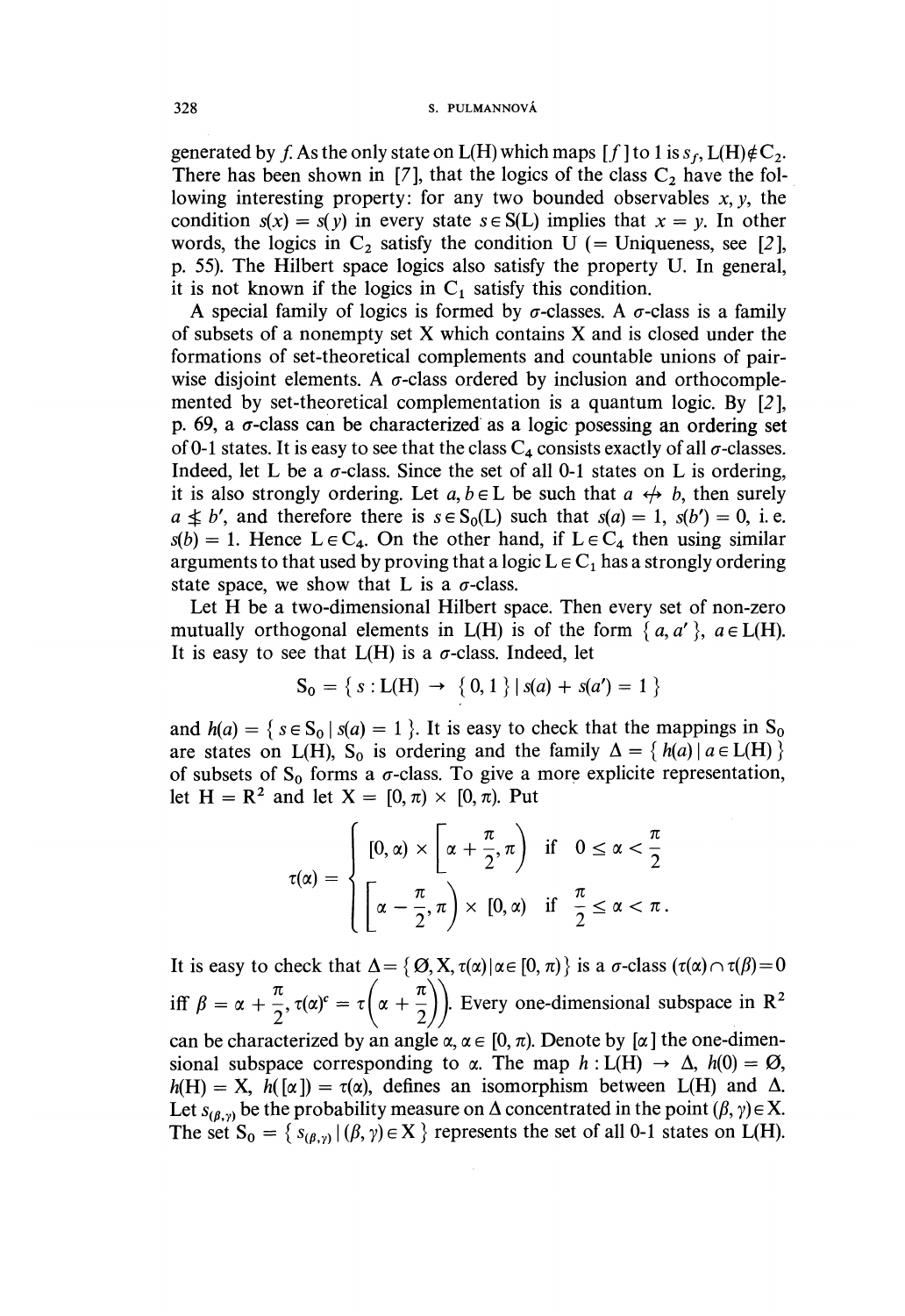#### 3. UNCERTAINTY RELATIONS

Let  $x$  be an observable on a logic L. We put

$$
V(x) = \{ s \in S(L) | \text{var}_s(x) < \infty \}.
$$

For any two observables x, y on L, one of the following alternative possibilities occurs:

(A)  $(\forall \varepsilon > 0)(\exists s \in V(x) \cap V(y)(var_s(x) \cdot var_s(y)) < \varepsilon)$ 

(B)  $(\exists \varepsilon > 0)(\forall s \in V(x) \cap V(y))$  (var, (x)  $\exists s \in V(x) \geq \varepsilon$ ).

If (B) occurs, we say that the uncertainty relation holds for x and y (see [3],  $[1]$ ).

For  $t \in \mathbb{R}, \delta > 0$ , put  $U(t, \delta) = \{r \in \mathbb{R} \mid |t - r| < \delta\}.$  If x is an observable and  $t \in \sigma(x)$ , then  $x(U(t, \delta) \neq 0$  by Lemma 1.

Let x and y be observables. The following two possibilities can occur:

(a)  $(\forall (u, v, \delta) : u \in \sigma(x), v \in \sigma(y), \delta > 0)$   $(\exists \eta_0 > 0)$   $(\forall \eta, 0 < \eta < \eta_0)$  $(x(U(u, \delta)) \leftrightarrow y(U(v, \eta))).$ (b)  $(\exists (u, v, \delta) : u \in \sigma(x), v \in \sigma(y), \delta > 0)$   $(\forall \eta_0 > 0)$   $(\exists \eta, 0 < \eta < \eta_0)$  $(x(U(u, \delta)) \leftrightarrow y(U(v, \eta)))$ .

THEOREM 1.  $-$  Let L be a logic with a sufficient state space. If for the observables x and y on L the condition (a) holds, then the uncertainty relation does not hold. In other words,  $(a) \Rightarrow (A)$ .

*Proof.* — Let (a) hold for the observables x and y. We show that the following holds:

$$
(\forall (u, \delta) : u \in \sigma(x), \delta > 0) (\exists v \in \sigma(y) (\forall \eta < \eta_0) (x(U(u, \delta)) \land y(U(v, \eta)) \neq 0)
$$

 $(\eta_0$  exists by (a)). Suppose that the opposite holds, i.e.

 $(\exists (u, \delta) : u \in \sigma(x), \delta > 0)$   $(\forall v \in \sigma(y))$   $(\exists \eta < \eta_0)$   $(x(U(u, \delta)) \wedge y(U(v, \eta)) = 0)$ .

Since by (a)  $x(U(u, \delta) \leftrightarrow y(U(v, \eta))$ , it is  $x(U(u, \delta)) \perp y(U(v, \eta))$ . We have  $\sigma(y) \subset \bigcup \{ U(v, \eta(v)) \mid v \in \sigma(y) \}$ . By the second countability of the topology of R, there is a countable set  $\{v_i\}$  such that

$$
\sigma(y) \subset \bigcup_{i=1}^{\infty} U(v_i, \eta_i) \quad \text{and}
$$

$$
y\left(\bigcup_{i=1}^{\infty} U(v_i, \eta_i)\right) = \bigvee_{i=1}^{\infty} y(U(v_i, \eta_i)) \ge y(\sigma(y)) = 1
$$

Vol. 48, n° 4-1988.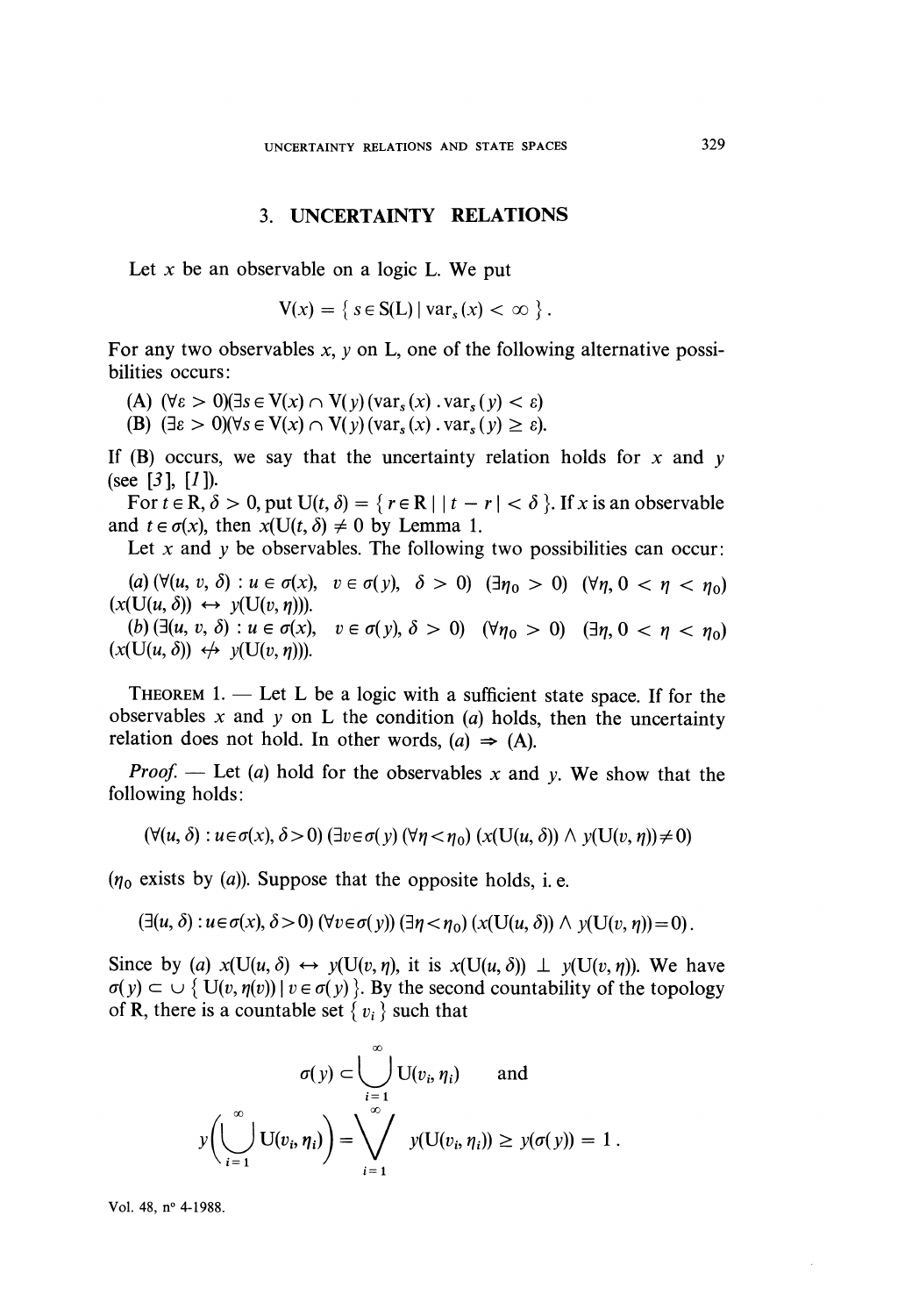Then  $x(U(u, \delta)) \leq y(U(v_i, \eta_i))'$  for all  $i = 1, 2, \ldots$  implies that

$$
x(\mathbf{U}(u,\delta)) \leq \bigwedge_{i=1}^{\infty} y(\mathbf{U}(v_i,\eta_i))' = \bigg(\bigvee_{i=1}^{\infty} y(\mathbf{U}(v_i,\eta_i)))' = 0,
$$

which contradicts the supposition that  $u \in \sigma(x)$ . Let us choose  $u \in \sigma(x)$ and  $\delta > 0$ . Then there is  $v \in \sigma(v)$  such that for any  $\eta < \eta_0$  ( $\eta_0 = \eta_0(u, v, \delta)$ ) we have  $x(U(u, \delta)) \wedge y(U(v, \eta)) \neq 0$ . By the sufficiency of S(L) there is  $s \in S(L)$  such that

 $s(x(U(u, \delta)) \wedge v(U(v, \eta))) = 1$ .

Hence  $\text{var}_s(x) = \int_{\prod(u, \delta)} (t - s(x))^2 s_x(dt) < 4\delta^2$ , and similarly  $\text{var}_s(y) < 4\eta^2$ .  $JU(u,o)$ 

By choosing  $\eta < \min\left(\eta_0, \frac{\tau}{2\delta}\right)$ , we obtain that for any given  $\varepsilon > 0$ there exists a state  $s \in S(L)$  such that var,  $(x)$  . var,  $(y) < \varepsilon$ .

Remark. — Condition (a) can be weakened to  $(a')$ , where

(a')  $(\exists (u, \delta) : u \in \sigma(x), \delta > 0)$   $(\forall v \in \sigma(y))$   $(\exists \eta_0 > 0)$   $(\forall \eta, 0 < \eta < \eta_0)$  $(x(U(u, \delta)) \leftrightarrow y(U(v, \eta)))$ and  $(a') \Rightarrow (A)$ .

THEOREM 2. — Let L be a logic which is a lattice. If for the observables x and  $y$  the condition (a) holds, then x and y are compatible.

*Proof.* — Let U be any open subset of R. We have  $y(U) = y(U \cap \sigma(y))$ and  $U \cap \sigma(y) \subset \bigcup \{ U(v, \eta(v)) \mid v \in \sigma(y) \cap U \} \subset U$ , where  $\eta(v) > 0$ . By the second countability of R, there is a countable subfamily  $\{U(v_i, \eta(v_i)\})$ such that

$$
U \cap \sigma(y) \subset \bigcup_{i=1}^{\infty} U(v_i, \eta(v_i))
$$

and

$$
y(\mathbf{U}) = \bigvee_{i=1}^{\infty} y(\mathbf{U}(v_i, \eta(v_i))).
$$

By the property (*a*), to any  $u \in \sigma(x)$  and  $\delta > 0$ , and to any open set U there

are  $v_i \in \sigma(y)$ ,  $\eta(v_i) > 0$  such that  $y(U) = \bigvee_{i=1}^{\infty} y(U(v_i, \eta(v_i)))$  and

$$
x(\mathbf{U}(u, \delta)) \leftrightarrow y(\mathbf{U}(v_i, \eta(v_i)))
$$

for  $i = 1, 2, \ldots$ , which implies that  $x(U(u, \delta)) \leftrightarrow y(U)$ . Now let V be an open subset of R. Then there are  $u_i \in \sigma(x)$  and  $\delta_i > 0$ ,  $i = 1, 2, \ldots$  such

Annales de l'Institut Henri Poincaré - Physique theorique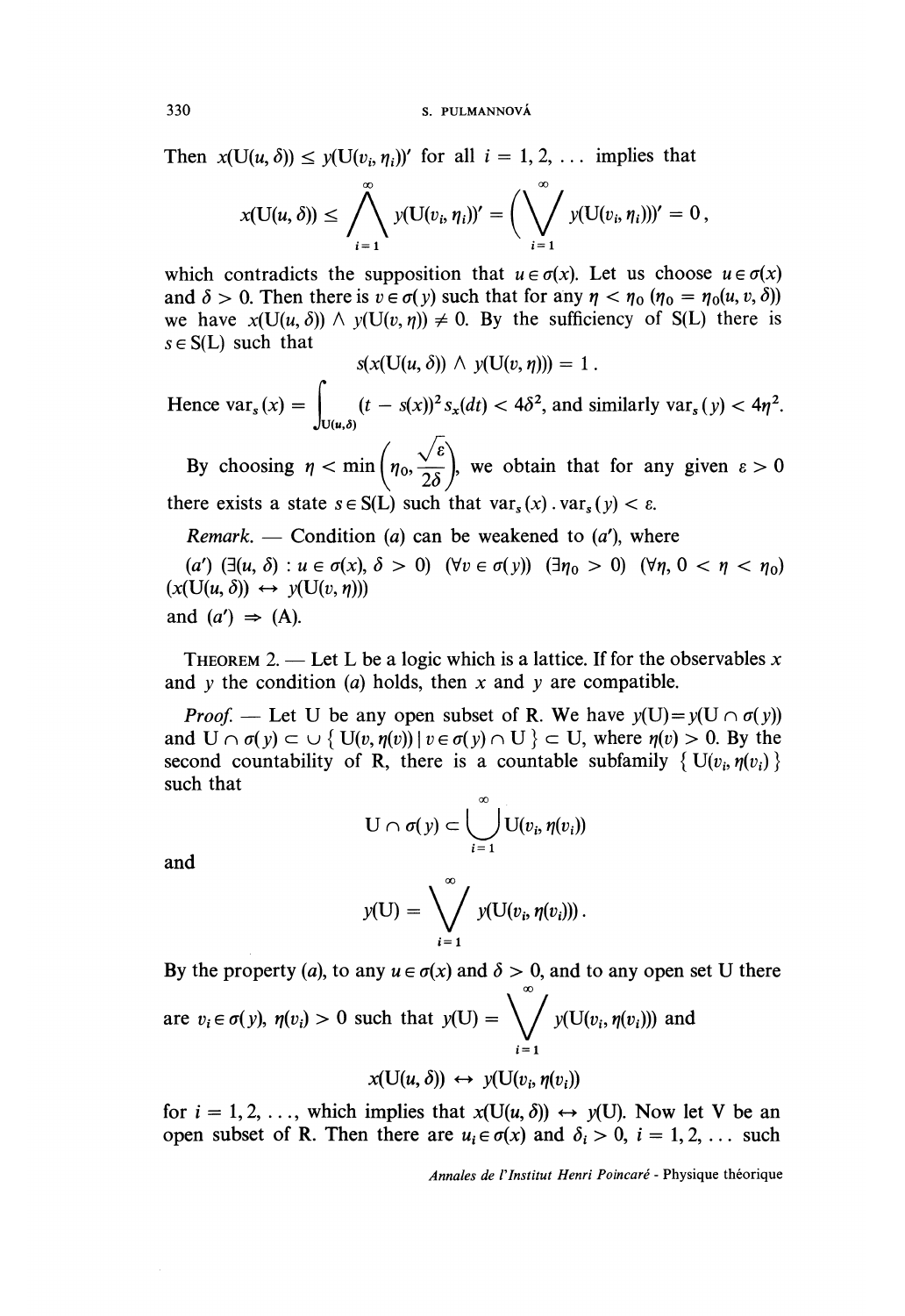that 
$$
x(V) = \bigvee_{i=1}^{\infty} x(U(u_i, \delta_i))
$$
. Since  $x(U(u_i, \delta_i)) \leftrightarrow y(U)$ , we get  $x(V) \leftrightarrow y(U)$ 

for any open subsets U, V of R, and this implies that  $x \leftrightarrow y$ .

THEOREM 3. — Let  $L \in C_3$ . Then the uncertainty relation (B) does not hold for any pair of observables on L.

*Proof.* — Let x, y be observables on L. By Theorem 1, (a)  $\Rightarrow$  (A). Suppose that (b) holds for x and y. Then there are  $u \in \sigma(x)$ ,  $\delta > 0$ ,  $v \in \sigma(y)$  such that to any  $\eta_0 > 0$  there is  $\eta < \eta_0$  such that  $x(U(u, \delta)) \nleftrightarrow y(U(v, \eta))$ . As L belongs to C<sub>3</sub>, there is a state  $s \in S(L)$  such that  $s(x(U(u, \delta))) = s(y(U(v, \eta))) = 1$ . Choosing  $\eta$  sufficiently small we obtain var<sub>s</sub> $(x)$ . var<sub>s</sub> $(y) < \varepsilon$  for any given  $\epsilon > 0$ .

Let  $H^2 = L(R)$  be the set of all square-integrable complex valued functions defined on R with respect to the Lebesgue measure. Let  $q$  and  $p$ be the « position » and « momentum » observables corresponding to the

self-adjoint operators P, Q, where 
$$
(Qf)(r) = rf(r)
$$
,  $(Pf)(r) = -ih \frac{d}{dr}f(r)$ 

for  $r \in R$ . It can be shown that var<sub>sf</sub> (q)  $\cdot$  var<sub>sf</sub> (p)  $\geq \frac{h^2}{4}$  for all  $f \in D(Q) \cap D(P)$ ,

where  $D(A)$  denotes the domain of the operator A (see e.g. [8], p. 77, 393-394 for the proof). For any self-adjoint operator A its domain

$$
D(A) = \left\{ f \in H \mid \int t^2 \langle E^A(dt) f, f \rangle < \infty \right\} = \left\{ f \in H \mid s_f \in V(E^A) \right\},
$$

where  $E<sup>A</sup>$  is the spectral measure (which can be identified with the observable corresponding to A by the spectral theorem). Owing to Gleason theorem, every state on  $L(H)$  is a  $\sigma$ -convex combination of vector states. From this we may conclude that the observables  $p$  and  $q$  satisfy the uncertainty relation in the sense of our definition.

The above example shows that there are couples of observables on the logics of the class  $C_1$  which satisfy the uncertainty relations. It remains an open question if there exist couples of observables on the logics of the class  $C_2$  satisfying the uncertainty relations.

In [3], the notion of complementarity has been introduced as follows. Let x, y be observables on a logic L. We say that x, y are complementary if  $x(E) \wedge y(F) = 0$  for every bounded subsets E, F of R such that  $x(E) \neq 1$ and  $v(F) \neq 1$ . It is a well-known fact that the observables q, p in the above example are complementary (see e. g. [4 ], [5 ]). Now let us consider the logic L(H) of the two-dimensional Hilbert space H. It is easy to see that any two noncompatible observables on L(H) are complementary. This